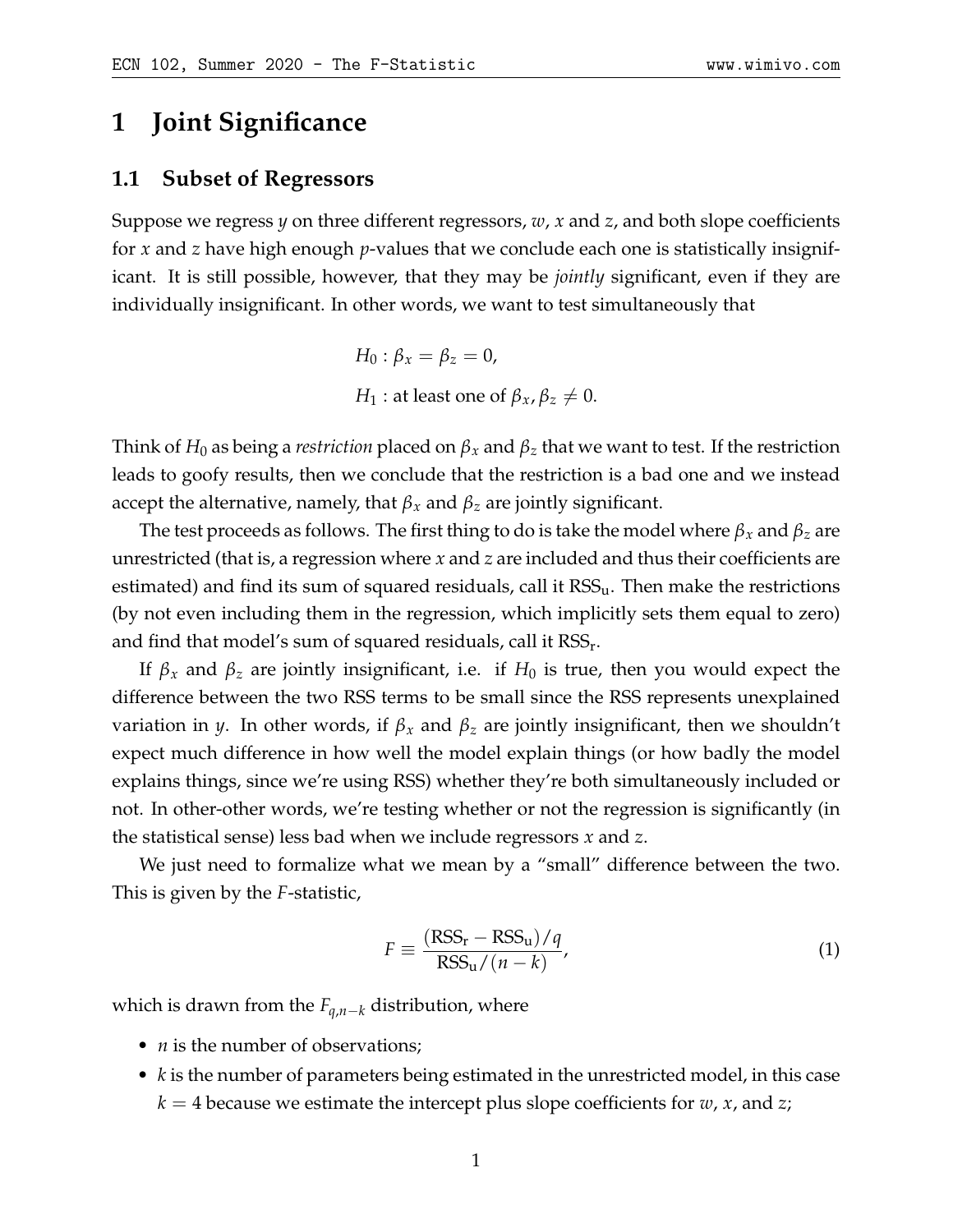- $q = 2$  is the number of parameters being tested;
- *Fq*,*n*−*<sup>k</sup>* is the *F*-distribution with *k* − *g* parameters included in the restriction and *n* − *k* is the unrestricted degrees of freedom.

## **1.2 Overall Significance**

We've already seen this one, so I'll be brief. At the extreme end, we can test whether *all* regressors are jointly significant by comparing it to a regression with *no* regressors. There are *k* estimates, *k* − 1 of them are from regressors, therefore we are making *q* = *k* − 1 restrictions. Since we are imposing that all regressor coefficients are zero, it means the restricted model has zero explanatory power and therefore  $RSS_r = TSS$ . Using these two pieces of information, we can write the *F*-statistic as

$$
F \equiv \frac{R^2/(k-1)}{(1 - R^2)/(n - k)},
$$
\n(2)

where  $R^2$  is from the unrestricted regression.

### **1.3 Individual Significance**

We've also seen this ons already, so I'll be brief again. At the other extreme end, we can use the *F*-test to test just one restriction, for example  $H_0$ :  $\beta_x = 0$  against  $H_1$ :  $\beta_x \neq 0$ . This looks like a simple, ordinary hypothesis test, and indeed, the *F*-statistic in this case will be the *t*-statistic squared.

#### **1.4 Inference**

The unrestricted model can never explain less than the restricted model, and it follows that  $RSS_u \leq RSS_r$ . This means that the *F*-statistic can never be negative; and furthermore it means that we only reject the null hypothesis when the *F*-statistic is too large in the positive direction. Therefore inference only looks at the right-tail, so there is no need to chop the significance in half when finding critical values or multiply by 2 when finding the *p*-value. Also note that the formulas for *F* as given *are only valid with homoskedasticity!!!!111!* Could be a multiple choice question. Typically we have to use a different version of the *F*-statistic to account for heteroskedasticity which is difficult to compute; we'll rely on R to find it.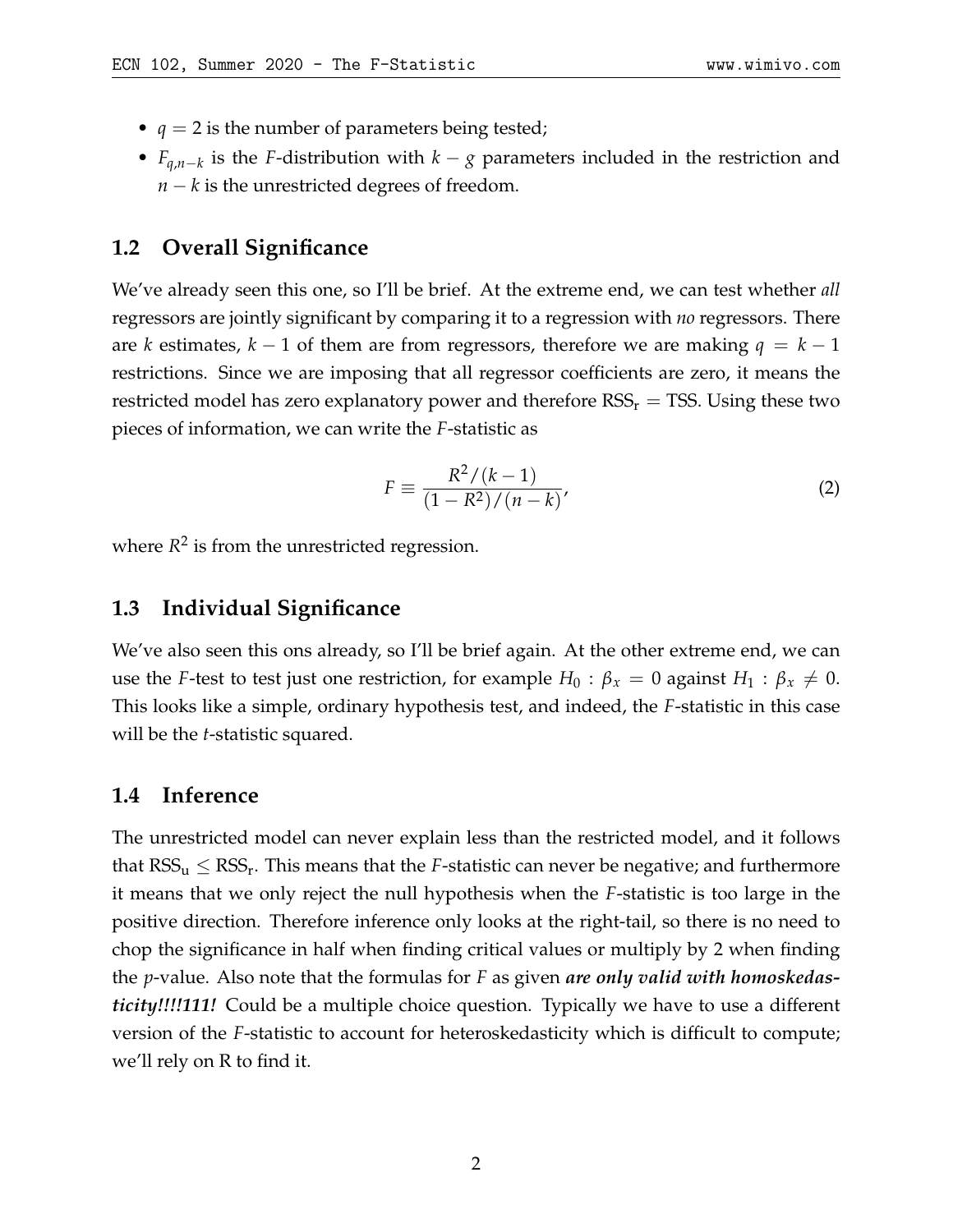## **2 Examples**

## **2.1 Subset of Regressors**

Consider the sleep.csv data from my website. The data has 706 observations and five variables including hours slept per week and hours worked per week, along with age and dummy variables for good health and for sex. We're going to explain how much sleep a person gets with how much they work, their age, their health, and their sex with the following regression:

 $\beta_1 = \beta_1 + \beta_2$ age +  $\beta_3$ hoursworked +  $\beta_4$ goodhealth +  $\beta_5$ male +  $\epsilon$ .

The R code and regression results are shown in Figure [1.](#page-4-0) Notice that age and health are not significant at 5 percent. Because 5 percent is the de facto standard, we would therefore typically conclude that the effects of age and health are statistically indistinguishable from zero. That is, we cannot reject either  $H_0$ :  $\beta_2 = 0$  or  $H_0$ :  $\beta_4 = 0$  at 5 percent significance.

But even though we conclude age and health have zero explanatory power *in isolation*, it could still be the case that they have nonzero explanatory power *together*. In other words, they do not have individual significance, but they might have joint significance. The null hypothesis for joint significance is  $H_0$ :  $\beta_2 = \beta_4 = 0$  against the alternative of *H*<sub>1</sub> : at least one of  $\beta_2$ ,  $\beta_4 \neq 0$ . If we can reject the null, then we conclude that age and health have joint explanatory power, even if they do not have explanatory power when considered in isolation.

We will need to run two regressions in order to test whether age and health are jointly significant or not. First we run the entire regression, which we've already done and have saved as olsu. This is the **unrestricted** regression because we are estimating coefficients for every single variable of interest. Of particular importance will be the residual sum of squares, which I will now calculate. Call this the unrestricted RSS, denoted  $RSS_{u}$ . R output indicates that  $RSS_u = 34007$ , approximately.

Next we run the **restricted** regression which assumes the null hypothesis is true. Because the null hypothesis says that age and health are irrelevant, this means running a regression that omits these regressors entirely, thereby implicitly setting  $\beta_2 = \beta_4 = 0$  as per the null. We will take the residual sum of squares from this **auxiliary** regression and call is the restricted RSS, denoted RSS<sub>r</sub>. R output indicates that  $RSS_r = 34357$ , approximately.

If the null hypothesis is true so that age and health don't explain anything—that is, if age and health are *irrelevant*—then the RSS should be the same whether they're included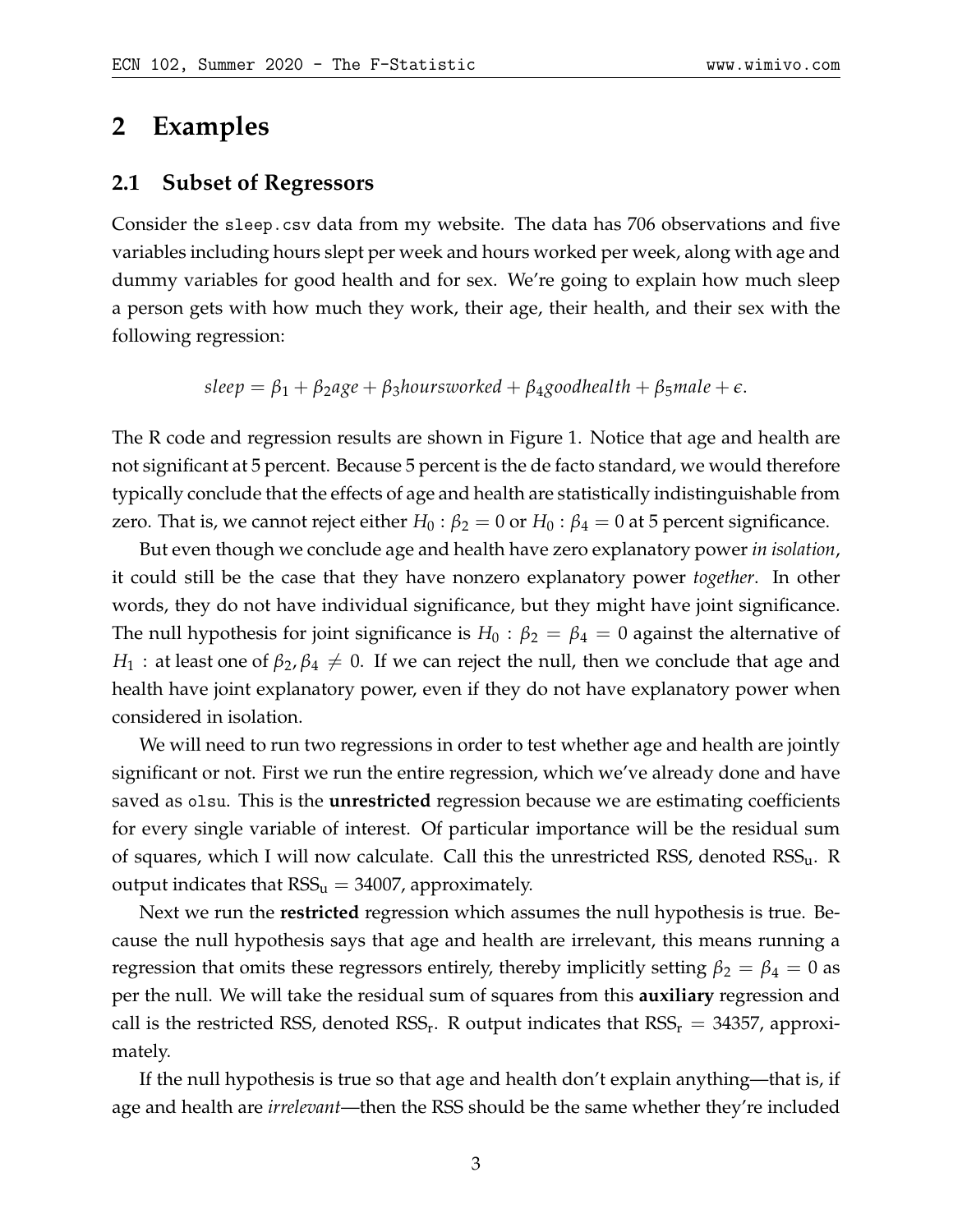or not. However, if the null hypothesis is false so that age and health actually do jointly explain something, then RSS should be *smaller* when we include them in the regression. We have  $n = 706$  observations,  $k = 5$  estimates in the unrestricted regression, and we're testing  $q = 2$  restrictions. Accordingly the test statistic is given by

$$
F \equiv \frac{(RSS_{\rm r} - RSS_{\rm u})/q}{RSS_{\rm u}/(n-k)} = \frac{(34357 - 34007)/2}{34007/(706 - 5)} = 3.60.
$$

The *p*-value for this *F*-statistic is 0.02777, so we reject the null in favor of the alternative. The conclusion is that age and health have joint explanatory power at 5 percent significance (even though none of them have individual explanatory power at 5 percent significance).

Note that we can also perform the test using the anova() function, shown in Figure [1.](#page-4-0)

## **2.2 Non-Zero Linear Hypothesis**

Again consider the overall regression

$$
sleep = \beta_1 + \beta_2 age + \beta_3 hours worked + \beta_4 good health + \beta_5 male + \epsilon.
$$

Suppose we think that men on average sleep two hours more than women per week, but age is irrelevant. Our null hypothesis is then  $H_0$  :  $\beta_2 = 0$  and  $\beta_5 = 2$  against alternative  $H_1$ :  $\beta_2 \neq 0$  or  $\beta_5 \neq 2$ .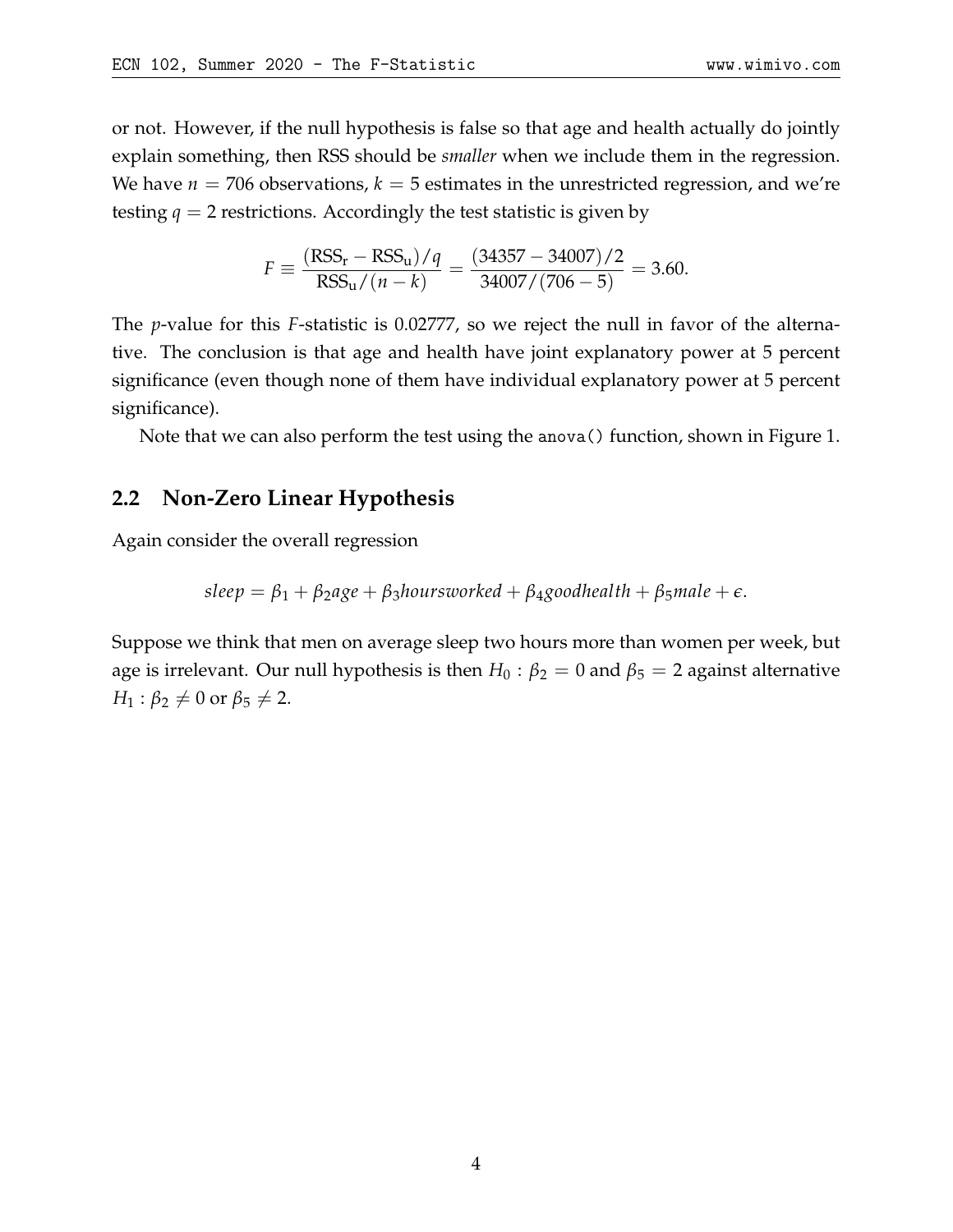<span id="page-4-0"></span>> olsu = lm (sleep  $\sim$  age+hoursworked+goodhealth+male, data=sleep)  $>$  stargazer (olsu, type = "text") =============================================== Dependent variable : -------------------------- sleep<br>---------------------------------------------------------------- age 0.041 \* (0.023)  $hoursworked$   $-0.163***$ (0.018)  $\texttt{goodhealth}$  -1.553\* (0.850) male 1.439 \* \* (0.572) Constant 59.170 \*\*\* (1.376) ----------------------------------------------- Observations 706<br>R2 0.121  $R2$  0.121 Adjusted R2 0.116 Residual Std. Error 6.965 (df = 701) F Statistic 24.069 \* \* \* ( df = 4; 701) ===============================================  $*p < 0.1; **p < 0.05; **p < 0.01$ > RSSu = sum ( olsu \$ residuals ^2) > RSSu [1] 34007.12 > olsr = lm ( sleep ∼ hoursworked + male , data = sleep )  $>$  RSSr = sum(olsr\$ residuals $\hat{}$ 2) > RSSr [1] 34356.62  $> F = ((RSSr - RSSu)/2)/ (RSSu/(706-5))$ > F [1] 3.602217  $>$  pf (F, 2, 706-5, lower.tail = FALSE) [1] 0.02776907 > anova ( olsu , olsr ) <code>Model 1: sleep</code>  $\sim$  age + <code>hoursworked + goodhealth + male</code> Model 2: sleep ∼ hoursworked + male Res.Df RSS Df Sum of Sq F Pr (>F) 1 701 34007<br>2 703 34357 2 703 34357 -2 -349.5 3.6022 0.02777

FIGURE 1: We reject the joint irrelevance of age and health at 5 percent significance because the *p*-value is less than 0.05.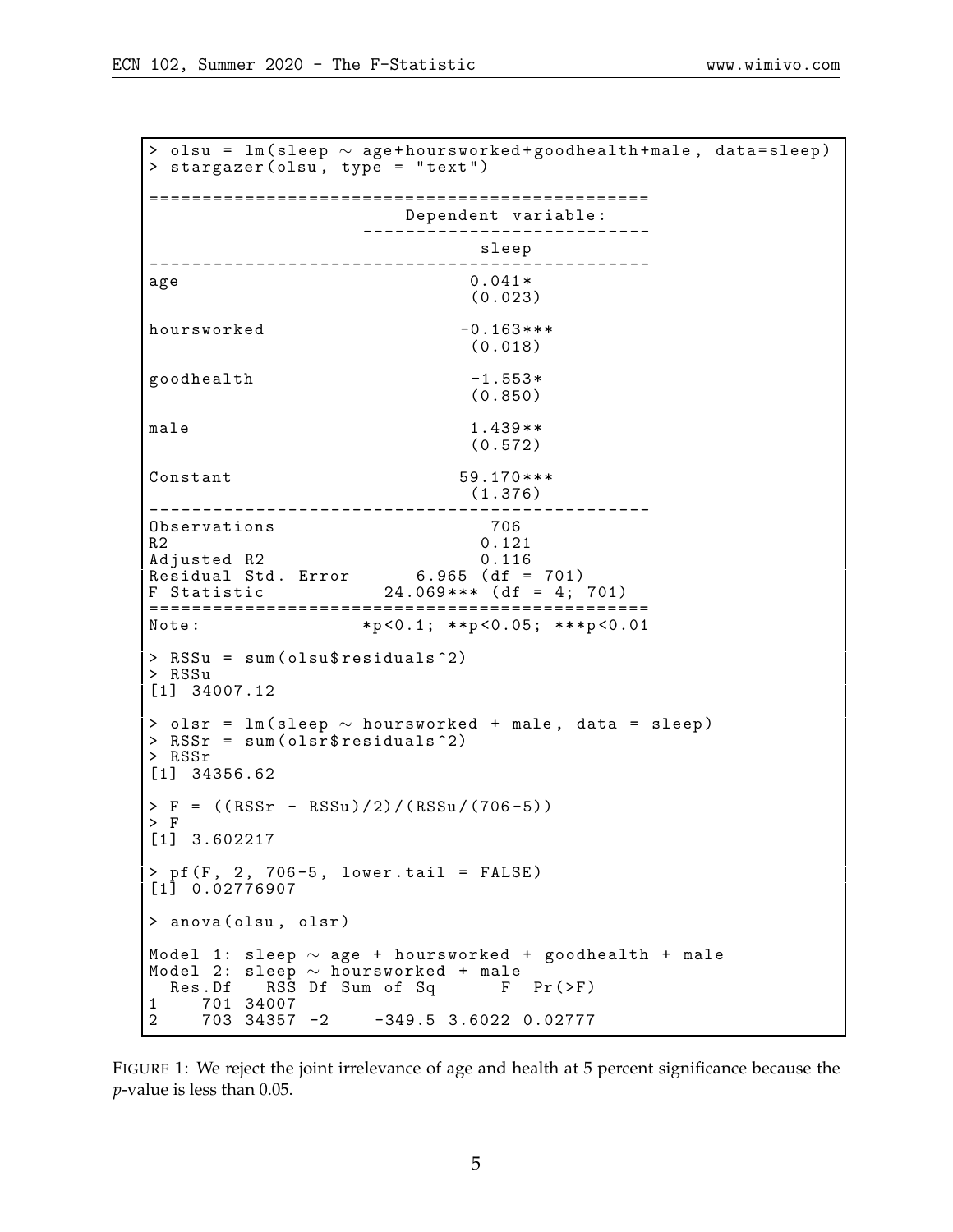Imposing the null hypothesis leads to a restricted regression of form

$$
sleep = \beta_1 + \beta_3 hours worked + \beta_4 good health + 2 male + \epsilon,
$$

or better yet,

$$
sleep-2male = \beta_1 + \beta_3 hours worked + \beta_4 good health + \epsilon.
$$

The preceding regression is what we run to get the restricted RSS. As shown in Figure [2,](#page-6-0) doing so yields  $RSS_u = 34198$ , approximately. We are testing  $q = 2$  restrictions, we have  $n = 706$  observations and  $k = 5$  estimates in the full regression. Ergo the test statistic is

$$
F = \frac{(34198 - 34007)/2}{34007/(706 - 5)} \approx 1.97.
$$

The *p*-value for this *F*-statistic is about 0.14, so we fail to reject the null and conclude that men sleep two hours more than women per week and age is irrelevant.

We can also test this using the linearHypothesis() function from the "car" package, as shown in R output.